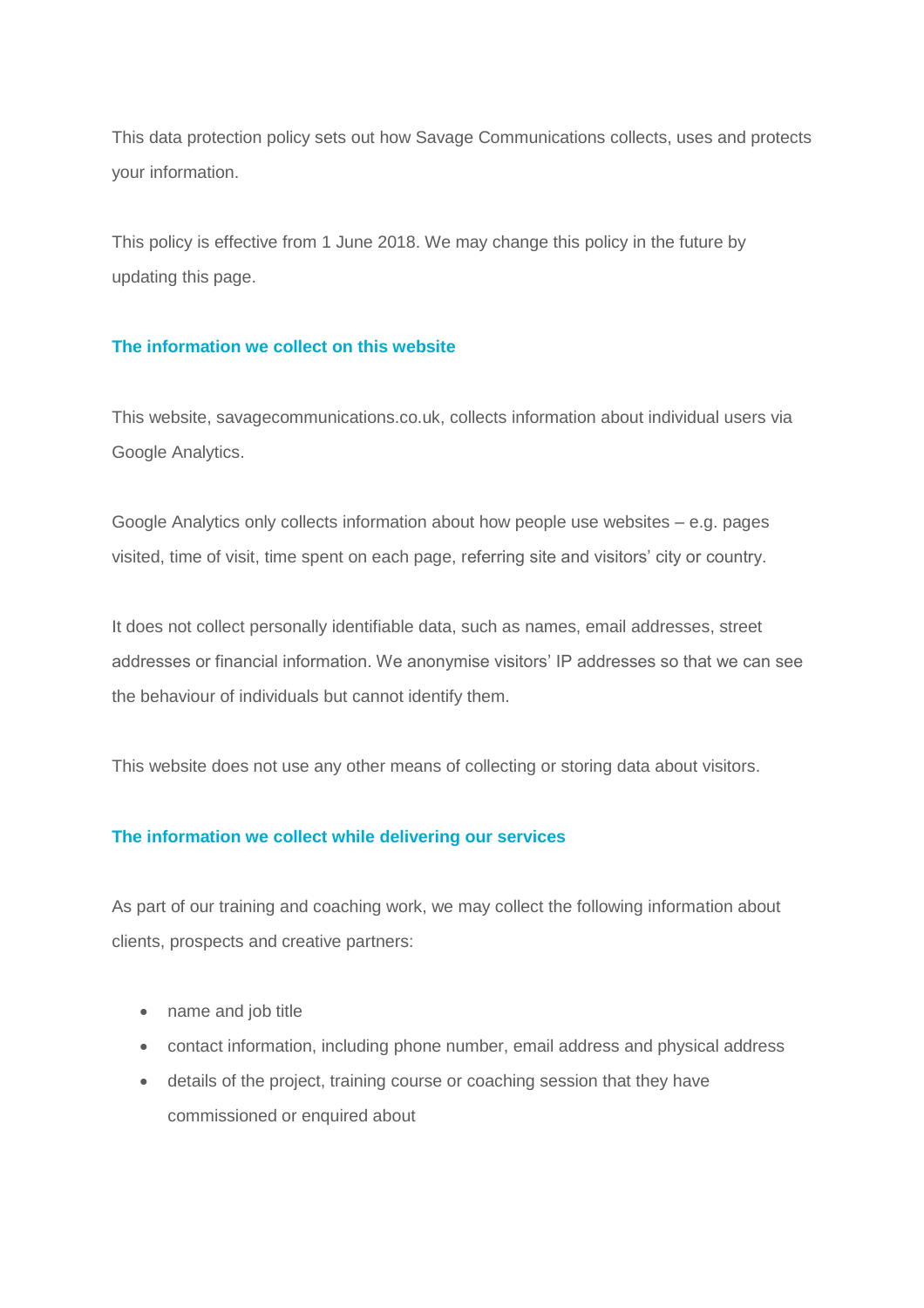As part of our training and coaching work, we may also collect the following information about individual participants:

- name and job title
- development needs

# **The way we use the information we collect**

Savage Communications uses information about clients, prospects and creative partners to:

- understand clients' needs
- design and deliver our services
- improve our services
- maintain relationships with clients, prospects and creative partners
- produce invoices and complete other administrative processes

Savage Communications only uses data about individual participants on their training courses and coaching sessions to:

- understand their needs to tailor the design and delivery of the course or session
- review their feedback to improve the course or session
- send additional resources requested by participants

If you require additional assurance, Savage Communications is happy to sign a nondisclosure agreement (NDA).

Savage Communications does not sell or lease your personal information to third parties. We will not distribute it to any third party unless we have your permission or are required by law to do so.